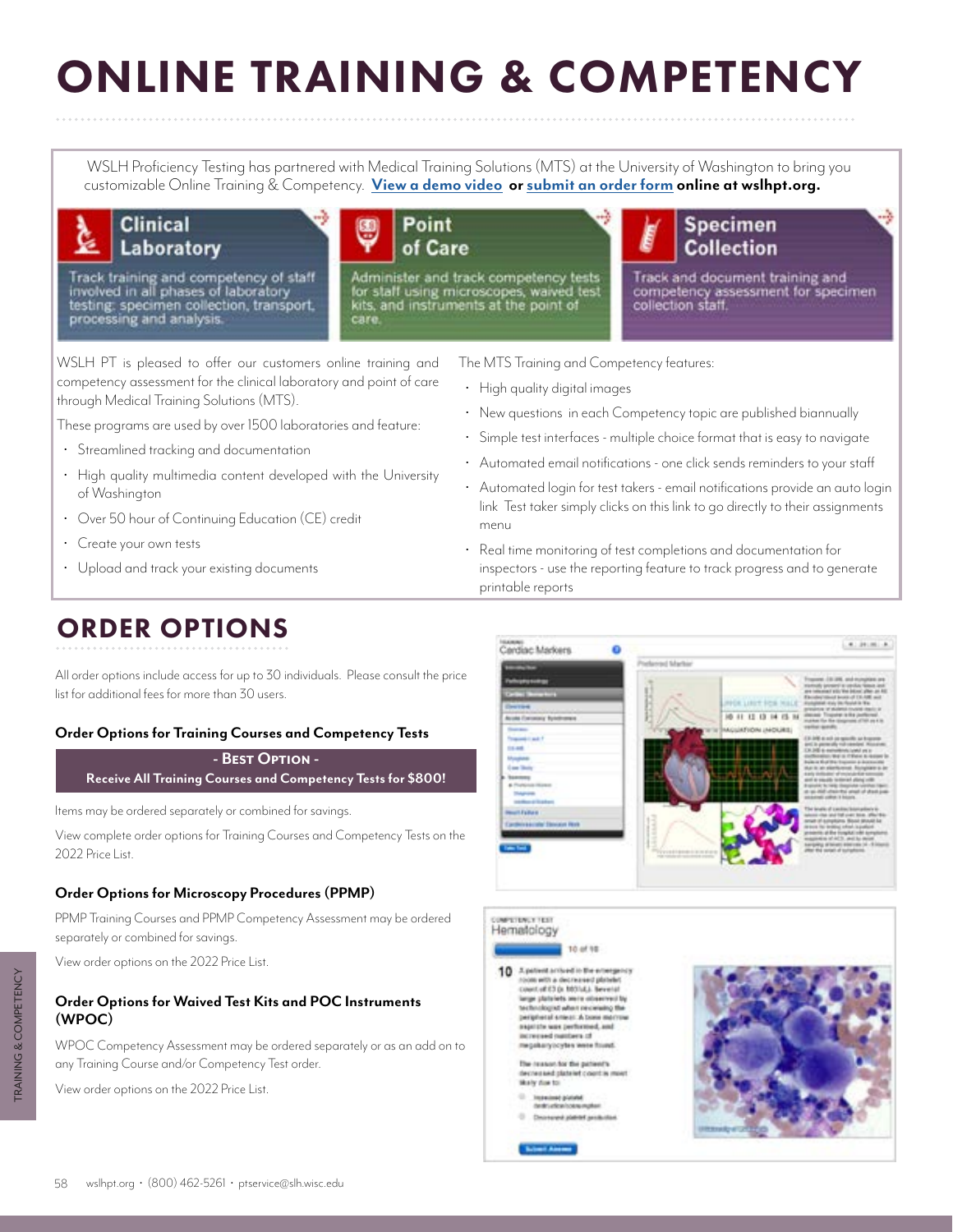# ONLINE TRAINING & COMPETENCY

# TRAINING COURSES AND COMPETENCY TESTS

## **Training Courses**

Individual Training Courses

Training courses are accredited for 1-3 hours of continuing education (CE) credit and can be used for initial training, cross training, remediation, and as a reference.

| <b>Utilization Management</b>           |         | <b>Patient Complications</b>               | PT80510 | Cerebrospinal Fluid         | PT80020 |
|-----------------------------------------|---------|--------------------------------------------|---------|-----------------------------|---------|
| Case Studies in                         | PT80540 | Patient Identification                     | PT80360 | Fern Test                   | PT80480 |
| Laboratory Stewardship*                 |         | Pediatric Phlebotomy                       | PT80340 | Seminal Fluid               | PT80180 |
| Managing Reference Labs*                | PT80550 | Skin Puncture                              | PT80370 | Serous Fluid                | PT80190 |
|                                         |         | Venipuncture                               | PT80380 | Skin KOH                    | PT80490 |
| Overview                                |         | <b>Specimen Transport &amp; Processing</b> |         | Synovial Fluid              | PT80200 |
| Introduction to Analytic QA             | PT80150 | Courier Transport                          | PT80410 | Vaginal Wet Prep            | PT80470 |
| Introduction to the Clinical Laboratory | PT80060 |                                            | PT80130 |                             |         |
| Patient Safety                          | PT80090 | Specimen Processing                        | PT80400 | Microbiology<br>Gram Stain  | PT80030 |
| <b>Safety</b>                           |         | Specimen Transport                         |         |                             | PT80070 |
| Biosafety                               | PT80120 | <b>Laboratory Skills</b>                   |         | Mycology                    |         |
| Chemical Safety                         | PT80260 | Microscopy                                 | PT80080 | Parasitology                | PT80220 |
| <b>Chemical Waste</b>                   | PT80460 |                                            |         | <b>Blood Bank</b>           |         |
| Dry Ice and Liquid Nitrogen Safety      | PT80500 | <b>Molecular Diagnostics</b>               |         | Introduction to Transfusion | PT80010 |
| <b>Electrical Safety</b>                | PT80290 | Introduction to Molecular Diagnostics      | PT80420 | Transfusion Safety:         |         |
|                                         | PT80310 | <b>Chemistry</b>                           |         | Ordering & Administering    | PT80230 |
| Ergonomic Safety                        | PT80300 | Cardiac Markers                            | PT80160 | Specimen Collection         | PT80240 |
| Fire Safety                             | PT80330 | Protein Electrophoresis                    | PT80110 | Testing and Issuance        | PT80250 |
| Formaldehyde Safety                     |         | <b>Urinalysis</b>                          | PT80140 |                             |         |
| HazCom Standard - GHS Update            | PT80270 |                                            |         | Immunology                  |         |
| UV Safety                               | PT80320 | <b>Hematology</b>                          |         | <b>ANCA</b>                 | PT80450 |
| <b>Specimen Collection</b>              |         | Peripheral Blood                           | PT80040 | Anti-nuclear Antibody       | PT80430 |
| Advanced Phlebotomy                     | PT80350 | Coagulation                                |         | Crithidia*                  | PT80530 |
| <b>Basic Phlebotomy</b>                 | PT80100 | Coagulation                                | PT80170 | Laboratory Methods          | PT80050 |
| <b>Blood Culture</b>                    | PT80390 |                                            |         | Mouse Stomach Kidney        | PT80440 |
| Infection Control                       | PT80280 | <b>Body Fluids</b>                         |         |                             |         |
|                                         |         | Amniotic Fluid                             | PT80210 |                             |         |

**All Competency Tests** Individual Competency Tests **Competency Tests PT81000**

See below

Five- or ten-question multiple choice competency assessment tests (accredited for 0.5 hours of CE credit each) are published biannually on January 1st and July 1st in each category.

| <b>Pre-Analytic</b><br>PT81190<br>Chain of Custody<br>PT81170<br><b>Customer Service</b><br>PT81100<br>Patient Safety<br>Pediatric Phlebotomy<br>PT81180<br>PT81110<br>Phlebotomy<br>PT81130<br>Safety<br>PT81140<br>Specimen Processing<br>PT81200<br>Specimen Transport<br>Transfusion Safety:<br>Ordering & Administering<br>PT81210 | Transfusion Safety:<br>Specimen Collection<br>Analytic<br>ANCA<br>: Anti-nuclear Antibody<br>: Chemistry<br>Coagulation<br>: CSF/Serous<br>Gram Stain<br>Hematology | PT81220<br>PT81270<br>PT81080<br>PT81030<br>PT81040<br>PT81020<br>PT81050<br>PT81060 | Hepatitis & HIV Ab<br>Microbiology<br>Mouse Stomach Kidney<br>Protein Electrophoresis<br>Semen Analysis<br>Toxicology<br>Transfusion Safety: Testing & Issuance<br>Transfusion Service: Basic<br>Transfusion Service: Intermediate<br><b>Urinalysis</b> | PT81070<br>PT81090<br>PT81260<br>PT81120<br>PT81230<br>PT81150<br>PT81240<br>PT81010<br>PT81250<br>PT81160 |
|-----------------------------------------------------------------------------------------------------------------------------------------------------------------------------------------------------------------------------------------------------------------------------------------------------------------------------------------|---------------------------------------------------------------------------------------------------------------------------------------------------------------------|--------------------------------------------------------------------------------------|---------------------------------------------------------------------------------------------------------------------------------------------------------------------------------------------------------------------------------------------------------|------------------------------------------------------------------------------------------------------------|
|-----------------------------------------------------------------------------------------------------------------------------------------------------------------------------------------------------------------------------------------------------------------------------------------------------------------------------------------|---------------------------------------------------------------------------------------------------------------------------------------------------------------------|--------------------------------------------------------------------------------------|---------------------------------------------------------------------------------------------------------------------------------------------------------------------------------------------------------------------------------------------------------|------------------------------------------------------------------------------------------------------------|

## **Training Courses and Competency Tests combined All of both Training and Competency**

Individual Training and Competency combined See above **PT80900**

*continues on the next page!*

**All Training Courses**

**\* New Courses for 2022**

**PT80000** See below